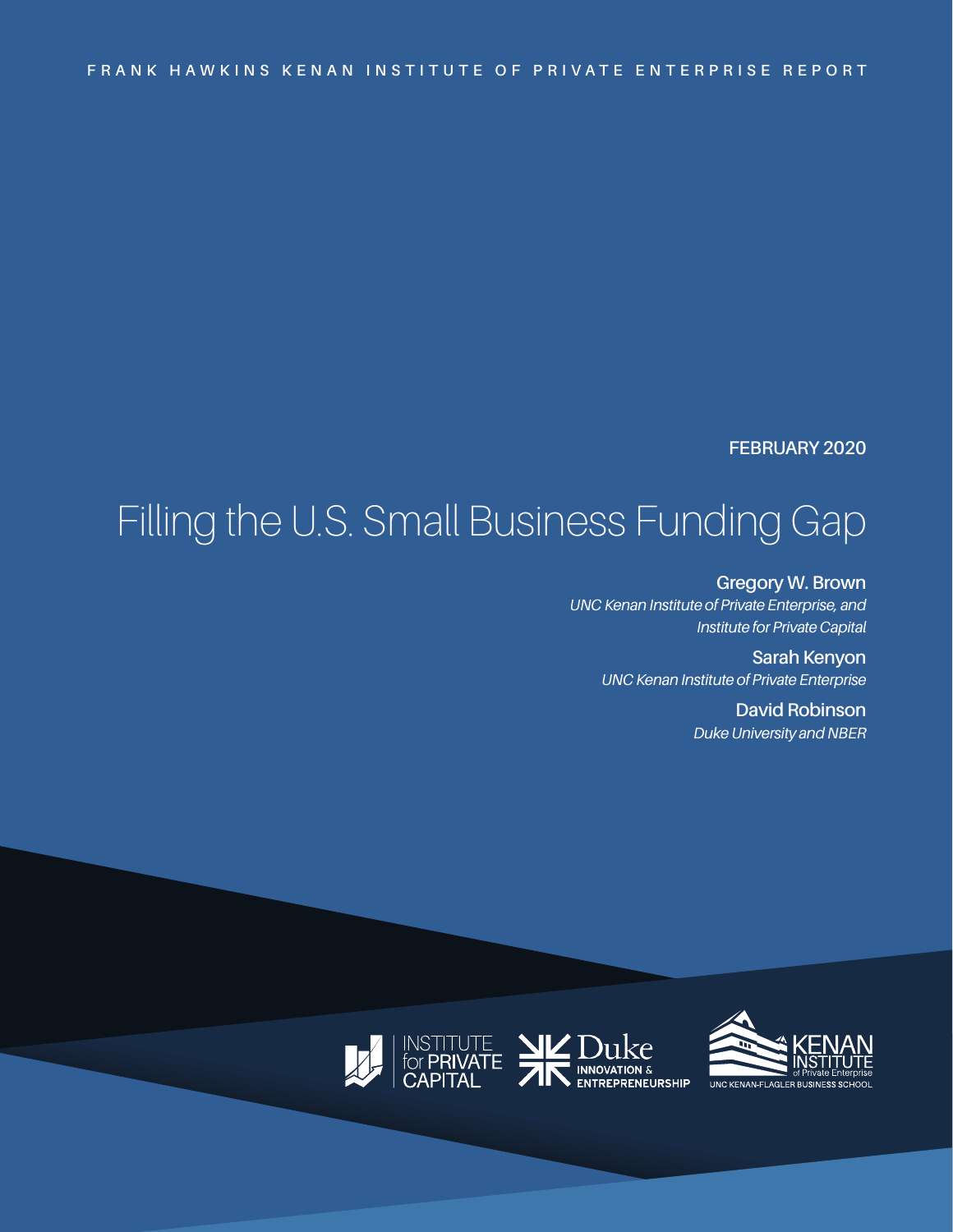# **Filling the U.S. Small Business Funding Gap**

**Greg Brown** UNC Kenan Institute of Private Enterprise, and Institute for Private Capital

**Sarah Kenyon** UNC Kenan Institute of Private Enterprise

> **David Robinson** Duke University and NBER

> > February 2020

#### **Abstract**

Despite having the deepest and most diverse capital markets in the world, the United States still struggles to provide sufficient capital to many small businesses outside of major commercial centers as well as to women-owned and minority-owned businesses regardless of size or location. This paper reviews the academic literature and provides an analysis of some recent data to gain understanding of the causes of these gaps as well as the solutions for filling the gaps. Results indicate that the Small Business Administration's SBIC program is an effective mechanism for providing capital to underserved geographies as well as to businesses owned by women and underrepresented minorities.





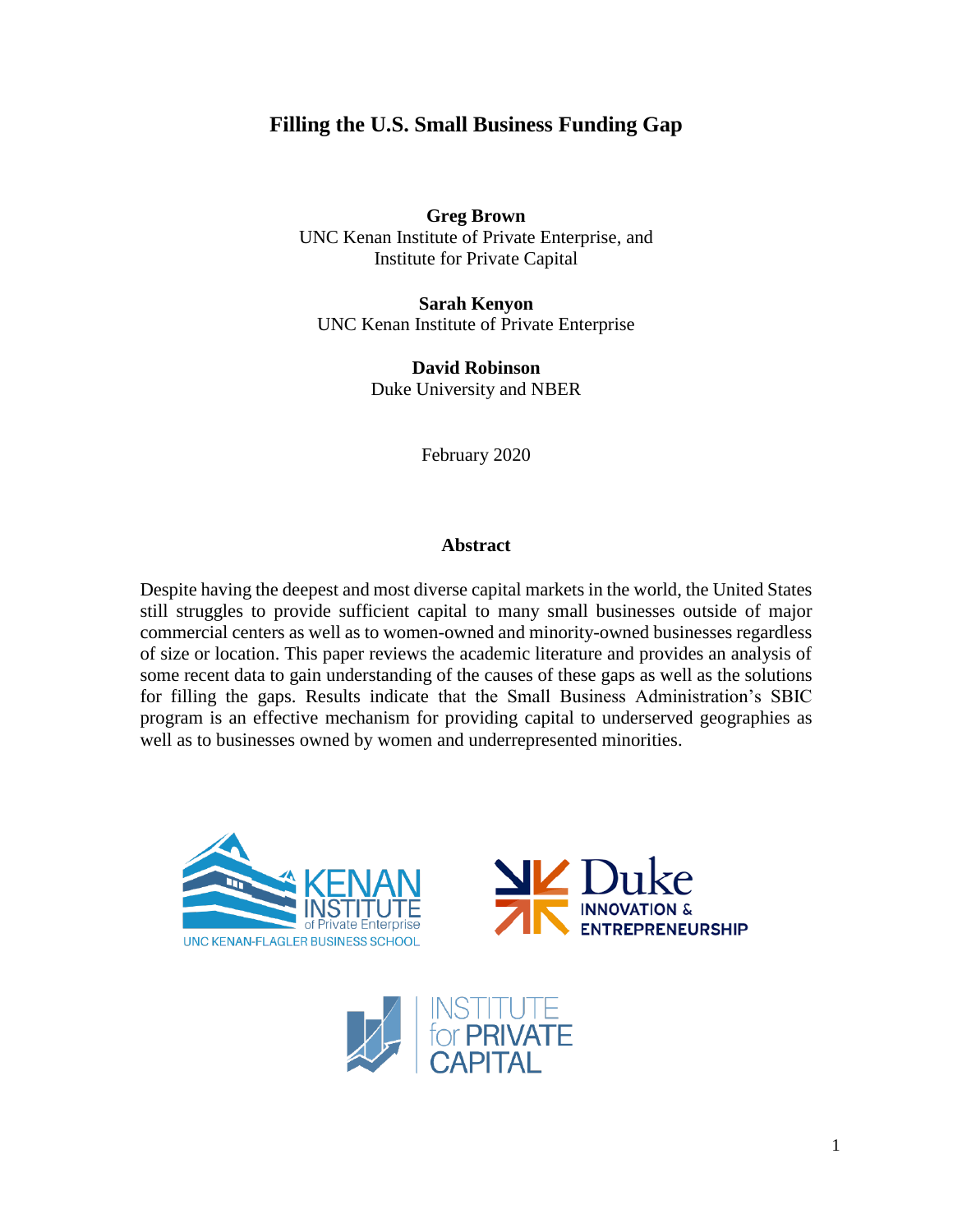## Introduction

Capital markets in the United States are the envy of the world. The highly liquid U.S. public stock and bond markets provide trillions of dollars of capital to U.S. and global businesses. The U.S. banking system is highly developed and efficient, even if regulations introduced after the financial crisis have resulted in a reduction of lending activity to the small business sector.<sup>1</sup> Rapid development over the last three decades of other private capital markets including private equity (PE) buyout funds, venture capital (VC), and growth capital funds have resulted in these vehicles now regularly deploying more than \$100 billion in new capital each year.

Undoubtedly, the U.S. has the largest variety of institutional funding mechanisms in the world, resulting in the ability to provide capital to businesses of any size in all industries and geographies. However, the *ability* to provide capital is not the same as actually *providing* it. As we discuss in detail below, research documents systematic differences in access to capital for certain types of businesses, especially those located outside of major cities and those owned by women and underrepresented minorities.<sup>2</sup> This paper reviews the literature on funding gaps and provides a brief analysis of more recent data on Small Business Investment Companies (SBICs) and venture capital funds (VCs) to better understand how current funding vehicles may be effective in closing these funding gaps.

Our analysis shows that SBICs tend to provide more geographically dispersed funding and a higher percentage of funding to women-owned businesses. However, because SBICs are only a small part of the broader funding ecosystem, pronounced geographic and demographic differences in funding remain. This suggests the need to further scale the SBIC program in order to make more funds available to fill small business funding gaps.

# The Role of Small Businesses in the U.S. Economy

Small businesses are a crucial segment of the U.S. economy. In addition to providing economic mobility, small businesses breed innovation, provide crucial services for communities and drive aggregate growth. Small businesses are responsible for about 45 percent of the total U.S. economic activity and contribute 41 percent of private-sector payroll (Kobe and Schwinn, 2018;

<sup>&</sup>lt;sup>1</sup> See, Chen, Hanson, and Stein (2017)

<sup>2</sup> See, for example, Paglia and Robinson (2016).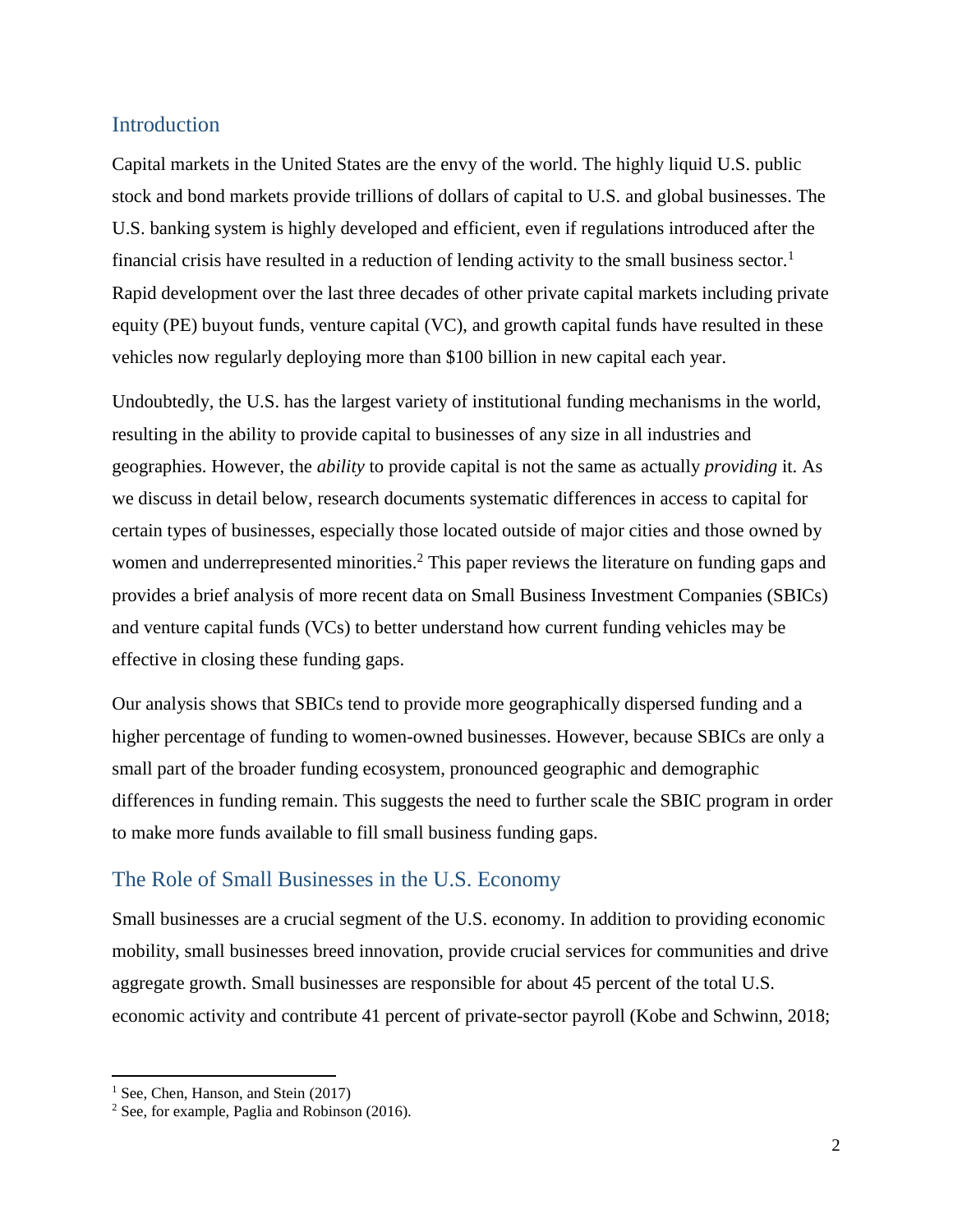SBA, 2017). Small businesses comprise more than 99 percent of all U.S. firms and created about 8.4 million new jobs from 2000 to 2017 **(**SBA, 2017). In 2012, 8 million—or 29.3 percent—of these firms were minority-owned businesses and 9.9 million (36.3 percent) were women-owned (SBA, 2017). To a large degree, small business owners reflect the American populace.

Small businesses range in industry and size and include sole proprietorships, light manufacturers, "Main Street" retail businesses, technology startups and wholesale distributors among others. The majority of small business are sole proprietorships, constituting about 23 million firms, with about another 4 million "Main Street" firms in traditional industries employing fewer than 500 people. Half of these "Main Street" firms have fewer than five employees and another third have between five and 19 employees (Mills and McCarthy, 2016). In addition, the U.S. has an estimated 1 million small business supply chain firms that specialize as wholesale intermediaries or service providers to other businesses. Recent academic research has shown these supply chain firms tend to have above average growth in employment and wages (Mills and McCarthy, 2016) and provide crucial logistics support to the broader business sector (Mills, 2015; Mills and McCarthy, 2016).

The small business sector also includes nascent firms. A vast body of research has shown that most job growth occurs in newly founded businesses, and that new firm formation in response to economic shocks is a critical source of job creation in the U.S. economy (Decker, Haltiwanger, Jarmin, and Miranda, 2014; Adelino, Ma, and Robinson, 2016). Within the United States, there are about 200,000 high-growth startup firms which commonly operate in the technology and health care sectors.<sup>3</sup>

Small businesses are integral to the success of a wide range of industries across the U.S. For example, more than 80 percent of construction employees and 60 percent of accommodation and food service workers are employed by small business firms (SBA, 2018). In addition, the U.S. is home to about four million professional, scientific and technical services small businesses and 2.6 million health care small businesses operating in a variety of sub-industries (SBA, 2018).

<sup>3</sup> High-growth startups are defined as firms with fast growing, innovation-driven businesses and above average gross job creation. Only about 3 percent of all firms qualify as high-growth startups (Mills and McCarthy, 2016).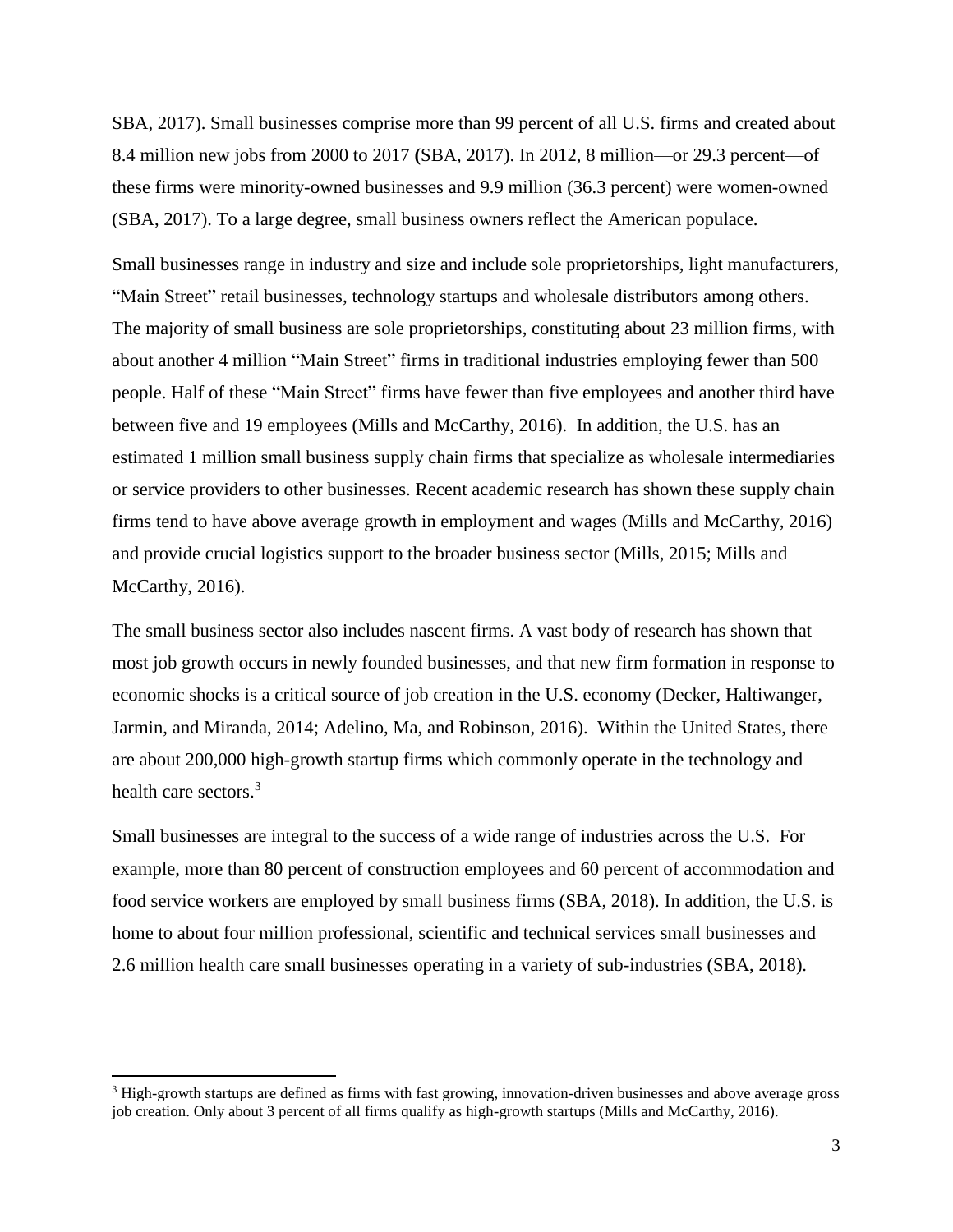## The Landscape of Small Business Funding

Almost every business begins as a small business. Research from the Kauffman Firm Survey shows that new businesses are typically financed through a combination of personal savings, contributions from friends and family and individual borrowing in the form of home equity lines, personal loans and credit cards (Robb and Robinson, 2014). More recently, "angel investors" and networks of angel investors have become more active in helping fund new startups. Angel capital groups typically invest personal capital into young or early stage firms (Drover et al., 2017). According to National Venture Capital Association, \$7.5 billion of angel funds were invested in 2018 (National Venture Capital Association, 2019).

Bank credit remains one of the main sources of financing for small businesses and "is key to helping small firms maintain cash flow, hire new employees, purchase new inventory or equipment and grow their businesses" (Mills and McCarthy, 2016). According to the Small Business Administration, banks loaned about \$600 billion to small businesses in 2015 alone (SBA, 2016).

Apart from self-financing and bank credit, small businesses can increasingly obtain capital to grow through private investment funds. For example, certain businesses can access capital through venture capital funds. However, venture capital funds invest primarily in mid-to-latestage rounds of young, high-growth firms with the ability to scale rapidly (Drover et al., 2017). According to the National Venture Capital Association, \$131 billion was invested in 2018 by the venture capital industry. Yet, of that total, only \$9 billion was invested in early-stage companies while \$62 billion was invested in late-stage companies (National Venture Capital Association, 2019).

Undoubtedly, the venture capital industry is a powerful force for fueling growth among U.S. companies. Akcigit, Dinlersoz, Greenwood, and Penciakova (2019) use the VentureXpert dataset to document that venture capital back firms on increased employment by approximately 475% when compared to a control sample over the same time horizon. In addition, the authors find venture capital backed firms are more likely to be in the top decile of firms in terms of employment ten years later. Babina, Ouimet, and Zarutskie (2019) use U.S. IPO data from 1992- 2006 to show that small firms have a causal impact on aggregate employment growth. The authors find evidence indicating that employment increases by more than 20% annually over the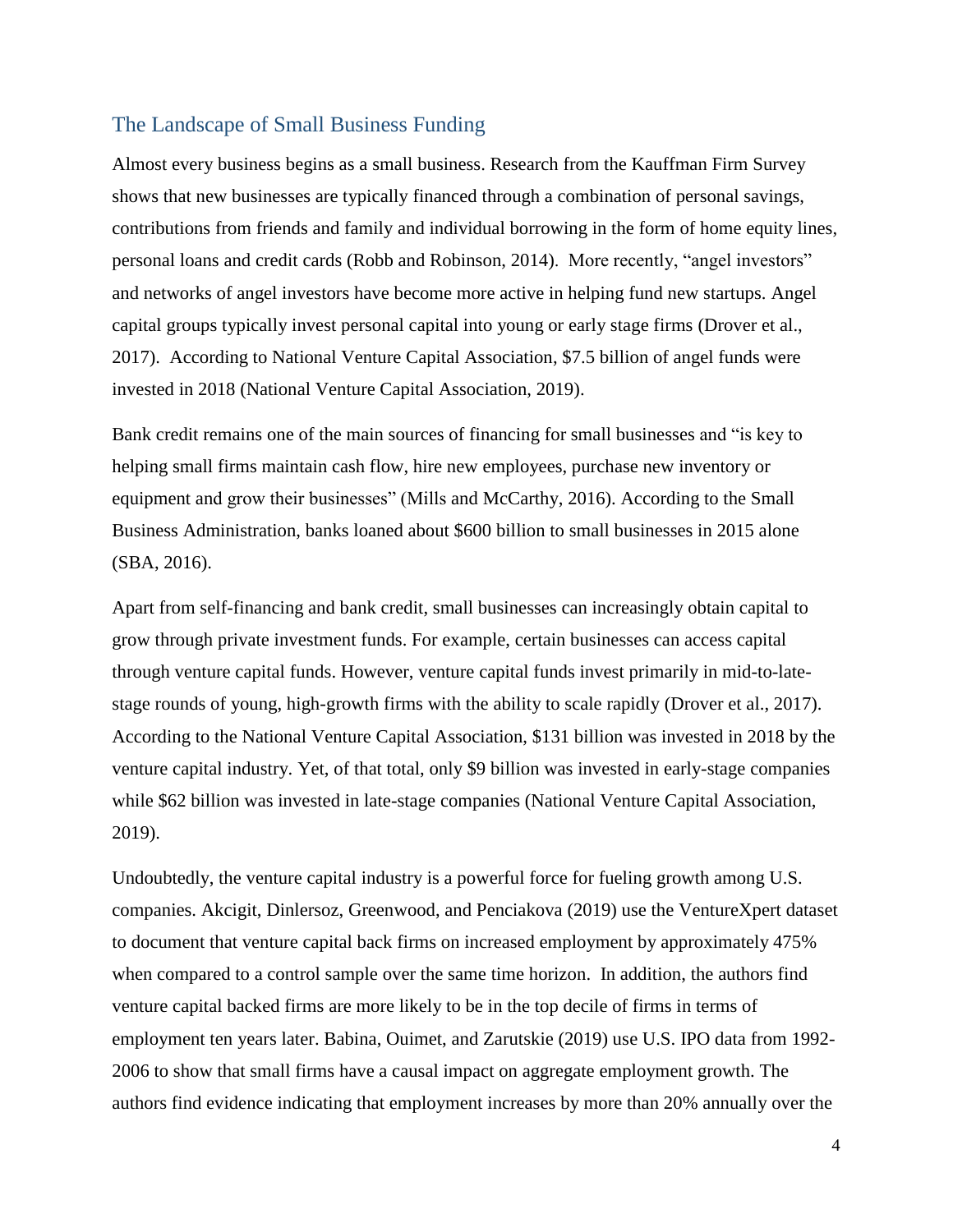three years following an IPO.

But while the venture capital sector is responsible for a large portion of firms that go on to be publicly traded, only a tiny fraction of firms in the U.S. ever receive venture capital funding (Puri and Zarutskie, 2012). These investments are highly concentrated in firms with a specific growth profile, primarily located in the health care, technology and financial services industries.

The capital-raising challenges facing the typical small business have been known for decades and pre-date the growth in venture capital and private equity funds. In an attempt to facilitate better access to funding, the U.S. created the Small Business Administration (SBA) in 1953 with the mission of facilitating funding and providing technical assistance to support small businesses. Overall, SBA programs which facilitate traditional bank lending have been successful. Many studies document the positive impact of SBA-backed loans on small business growth and especially in underserved sectors. For example, Craig, Jackson, and Thomson (2008) use SBA loan data from 1991 to 2001 and find that SBA loans have a positive impact on business growth and household income levels in low-income communities.

In order to provide an alternative source of financing for high-risk small businesses lacking access to capital from traditional sources such as banks, the Small Business Administration (SBA) created the Small Business Investment Company (SBIC) program in 1958 (Paglia and Robinson, 2016). SBICs traditionally operate with a general partner (GP) who manages assets in a fund structure that includes passive investors who serve as limited partners (LPs). SBICs typically combine equity investments from private investors with government-guaranteed debt backed by the SBA (Paglia and Robinson, 2017). By leveraging their equity capital, SBICs are able to reduce their weighted average cost of capital and increase returns on equity. As of December 2015, SBICs have deployed more than \$80 billion in capital (two-thirds from private sector sources) into approximately 172,800 financing rounds for small businesses (Paglia and Robinson, 2017).

Of course, not all investment is good investment, so research has also examined the durability and broader impact of SBA programs and SBICs in particular. Results indicate that access to funding through SBA programs generally has a positive effect not just on short-run growth but also on long-term growth and job creation. For example, recent evidence on the effect of SBIC investments documents a positive and durable impact on job creation. Using data from the SBA,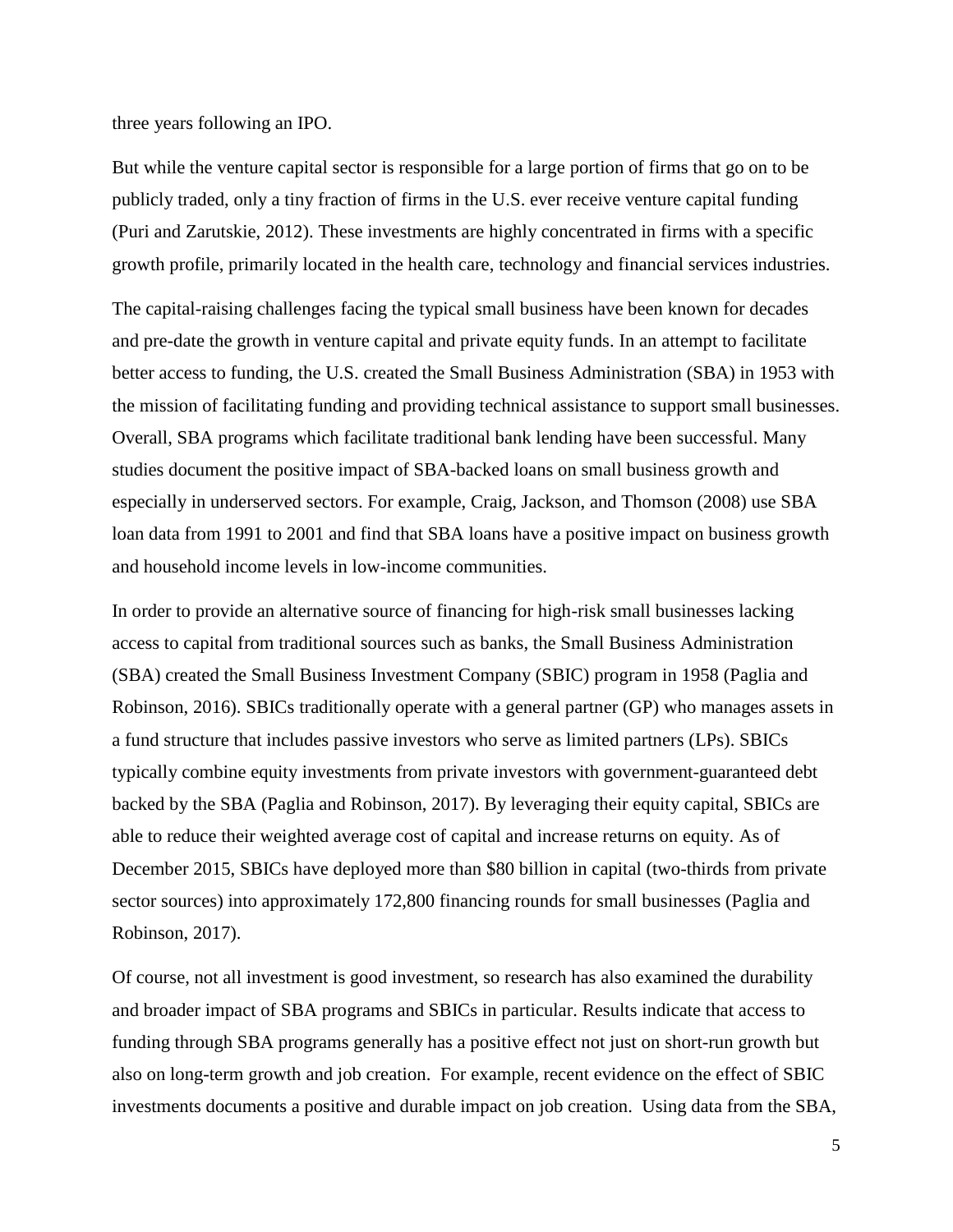Paglia and Robinson (2017) conclude that due to SBIC investments, 9.5 million jobs were created or sustained between October 1995 and December 2014. Of the 9.5 million, 3 million were new jobs. In addition, employment in small businesses funded by SBIC programs grew by 45.6 percent. More broadly, research shows that SBIC equity investments have a positive impact on net sales and employment growth and also accelerate broad economic gains (Link, Ruhmand and Siegel, 2014; Paglia and Harjoto, 2014).

Another source of funding overseen by the SBA is the Small Business Innovation Research (SBIR) program. The SBIR program specifically promotes investment in research and development by small businesses to generate pioneering new products and services. Link, Ruhm and Siegel (2014) use data on SBIR funding to investigate the effect of investments on innovation and commercialization. The authors find that firms which receive investments are more likely to engage in innovation strategies and exhibit accelerated commercialization of new technologies.

While the research discussed above documents the positive relationship between small business access to capital and growth, it does not address the question of whether the level of investment is sufficient, efficient or equitably allocated across the full spectrum of small businesses.

# Funding Gaps

Not all small businesses that would benefit from investment are able to access external funds. This resulting inefficiency in capital access is commonly referred to as a "funding gap" (Servon, Visser, and Fairlie, 2011). According to National Small Business Association 2017 Year-end Economic Report, one in four small business is unable to access needed financing (National Small Business Association, 2017).

#### **Broad Trends**

The funding gap is most prominent for financing amounts under \$5 million because public markets and institutional fund investors are typically not interested in transactions below this threshold. Financings in the range of \$250,000 to \$5 million make up the majority of funding dollars but only 30 percent of transactions. Of the 70 percent of small businesses seeking financing in amounts under \$250,000, more than 60 percent want loans under \$100,000 (Mills and McCarthy, 2014). Only 37 percent of firms seeking \$100,000 or less received the full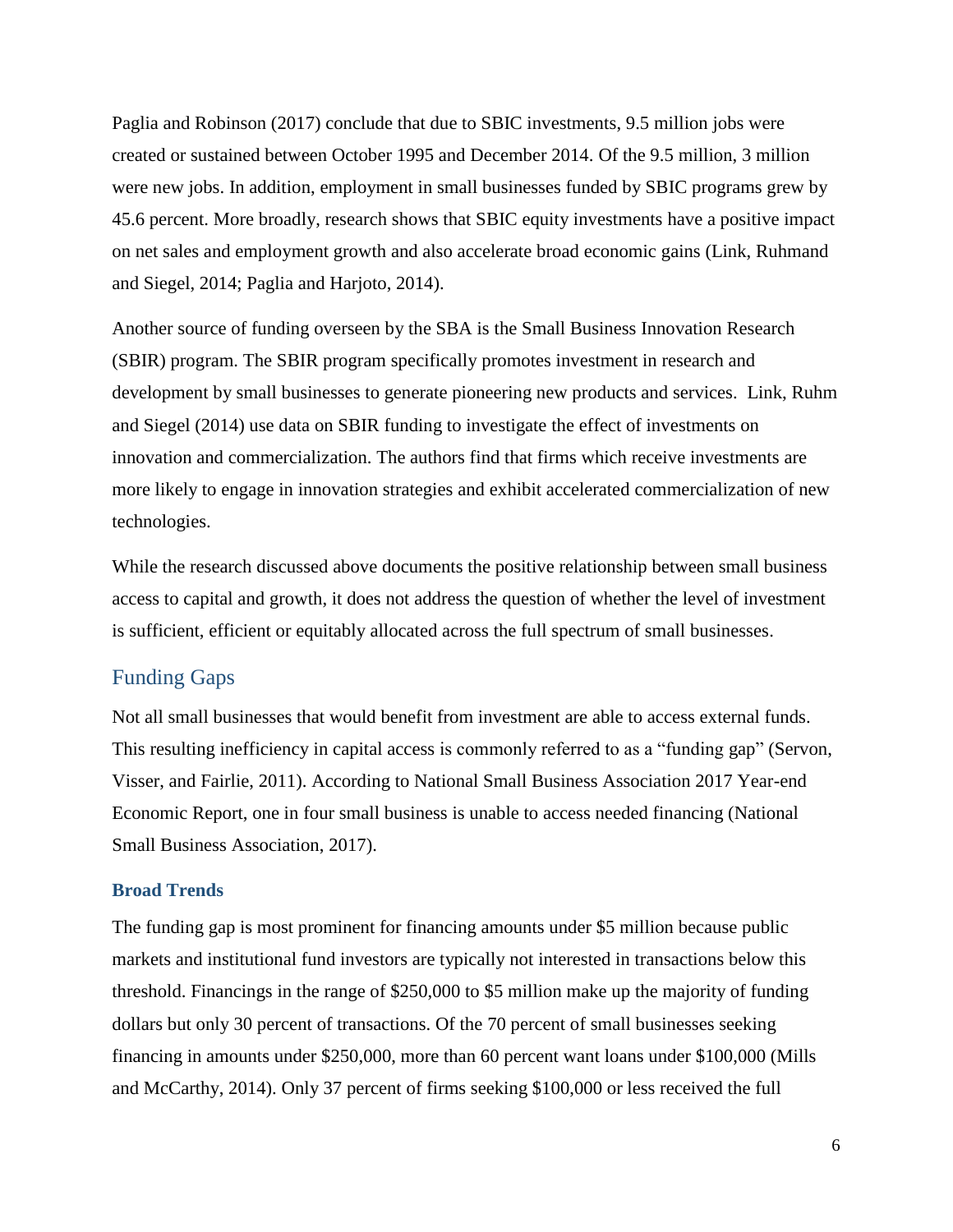amount requested, whereas 73 percent of firms requesting large amounts (\$10 million or more) received the full amount (Mills and McCarthy, 2016). The Federal Reserve Bank Small Business Credit Survey notes this trend, reporting that 53 percent of responders who sought funding for the first time received less funding than requested and only 48 percent of firms have met their financing needs (Federal Reserve Bank, 2019). Of the small businesses surveyed, 31 percent cited credit availability as a financial challenge experienced in the last 12 months, and 23 percent of firms applied for financing but experienced a shortfall (Federal Reserve Bank, 2019).

As a case study to investigate capital access gaps, Servon, Visser, and Robert (2011) measure the capital access gap for small business within New York City. Using data from the Characteristics of Business Owners Survey, Survey of Business Owners, Survey of Small Business Finance and County Business Patters Data, the researchers compare supply and demand for small business loans and develop an estimate that in New York City alone, there exists a \$6 billion capital access gap (in New York City alone). Taken together, these results pose an important question: What is causing the funding gap?

By their very nature of most young or small businesses have few hard assets and lack extensive credit histories. A Federal Reserve study confirmed this challenge, citing that 33 percent of firms were denied credit due to insufficient credit history (Federal Reserve Bank, 2019). The lack of credit history presents a challenge for banks when small businesses seek traditional bank loans. In order to obtain information about credit worthiness, banks rely on information about the small business from other sources such as personal wealth, income, debt or home ownership to determine loan default probability (see, Craig, Jackson III, and Thomson, 2008; Berger, Frame, and Miller, 2005; Ahmed, Beck, McDaniel, and Schropp, 2015). 4 In addition to a lack of credit history, fulfilling collateral requirement can be challenging and prohibitive for new small firms in obtaining needed funding. A recent Federal Reserve Bank survey reported that insufficient

<sup>4</sup> Personal financial wealth is an important signal of credit quality for new businesses (Cavalluzzo and Wolken, 2005; Robb and Robinson, 2017). Adelino, Schoar, and Severino (2015) demonstrate this connection using county business patterns data from 1998 to 2010 obtained from the U.S. Census Bureau. The authors found that "areas with rising house prices (and increased leverage) experienced a significantly bigger increase in small business starts" (Adelino, Schoar, and Severino, 2015). Cavalluzzo and Wolken (2005) use data from 1998 Survey of Small Business Finances and find that personal wealth is a significant indicator for predicting loan denials. In particular, "home ownership is associated with approximately a 30 percent reduction in the predicted probability of loan denial."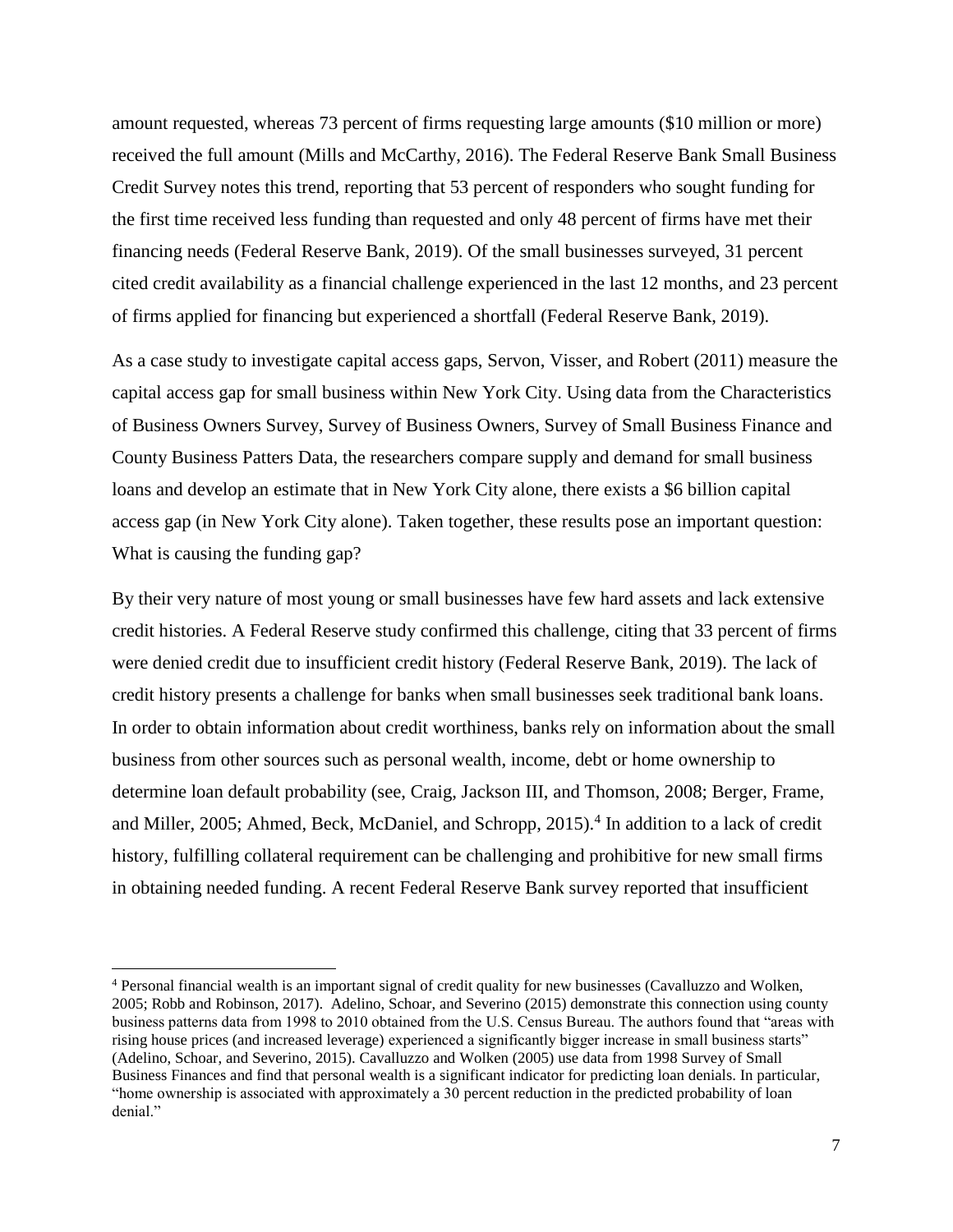collateral as one of the reasons why small businesses were denied loans, finding that 35 percent of loan denials were due to insufficient collateral (Federal Reserve Bank, 2019).

Another headwind for small businesses seeking to obtain traditional bank loans has been bank consolidation. Over the last 30 years, banks have undergone substantial consolidation across the nation. In 1986, there were 14,252 commercial banks across the U.S. compared with just 4,687 by the end of 2018. When banks consolidate into a larger institution, they are less likely to lend in smaller amounts as these loans are generally more expensive and less profitable. Since the mid-1990s, small loans as a share of total loans on the balance sheets of banks have declined in nearly every year even though the overall commercial loan balances of banks have continued to rise (Mills and McCarthy, 2016; Mills and McCarthy, 2014, Ahmed, Beck, McDaniel, and Schropp, 2015).

#### **Geography and Industry**

Within these broader trends, some small businesses are more effected than others. Increasingly, institutional capital markets discussed above are focused on large firms. Most of these firms are publicly traded and headquartered in major metropolitan areas, but there is a significant geographic dispersion of public company headquarters. However, the rapid growth of private equity, venture capital, and growth capital funds has resulted in businesses avoiding public markets and accessing an ever-growing pool of institutional private capital.<sup>5</sup> While there are likely many benefits to firms staying private longer, one consequence has been a shift in focus as to where capital is provided. For example, certain types of private capital such as venture fund investments are highly concentrated in a few geographies and in certain industries. In contrast, other investment vehicles such as SBICs are less concentrated by geography and industry. To demonstrate these differences, we undertake an analysis comparing recent investments made by venture capital firms and SBICs from 2014-2018.

We collect data from two sources. The first is from the SBA on SBIC funding by state and by year from 2014-2018. These data capture all SBIC financing rounds for this recent five-year period. Overall, the data show 13,576 financing rounds for 5,724 small businesses receiving \$29 billion in capital. There exists a wide dispersion in geography with at least one company in all 50

 $\overline{\phantom{a}}$ 

<sup>&</sup>lt;sup>5</sup> See Ewens and Farre-Mensa (2017).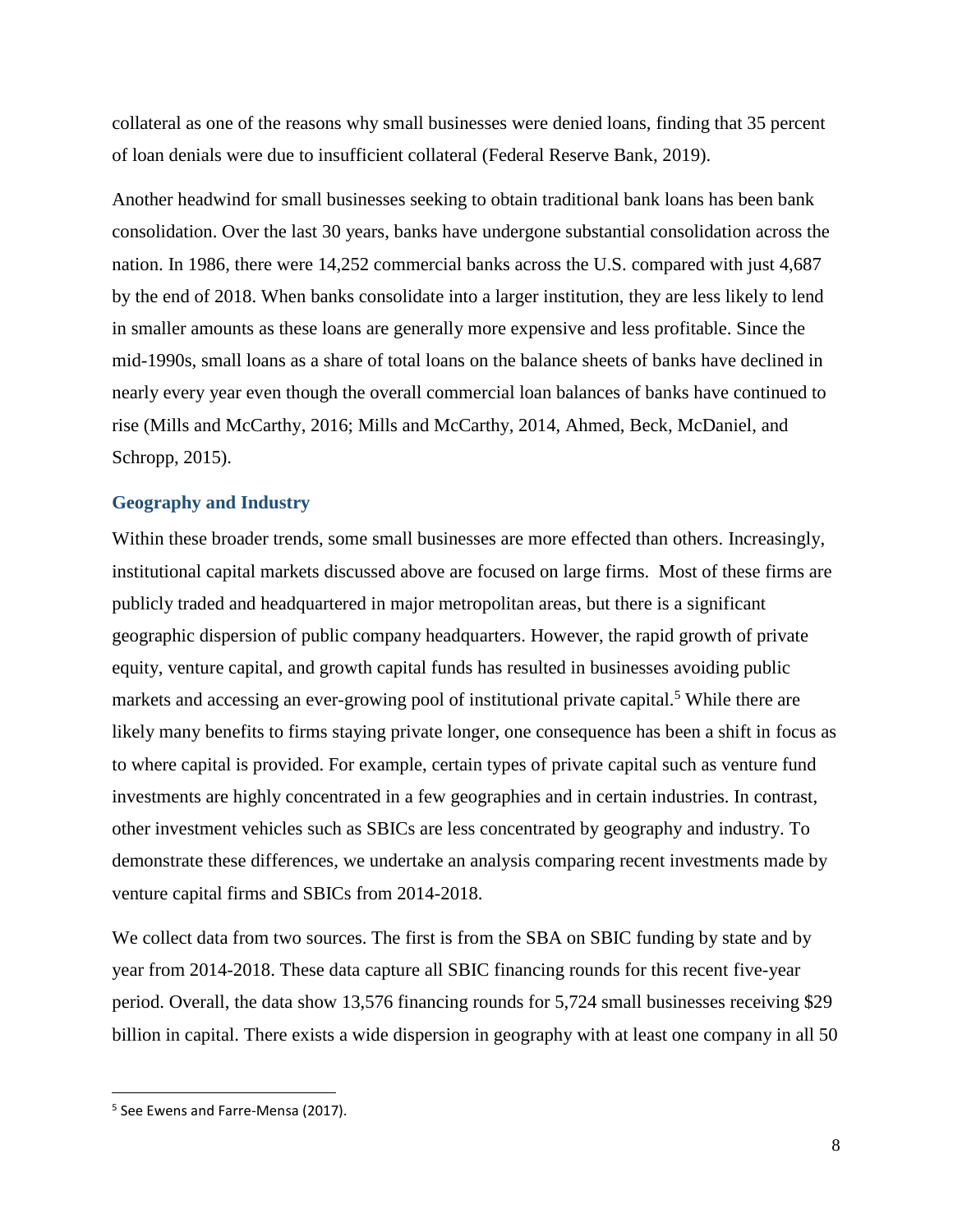states receiving an SBIC financing round during this period. Unfortunately, we do not have data from the SBA for these years by industry or by business ownership type. To better understand industry and ownership gender trends we collect information on a subset of transactions from PitchBook. We find information on transactions totaling \$5.3 billion, roughly one-fifth of all financing dollars. To compare SBIC financing with venture capital funding, we collect similar data from PitchBook on venture capital funding rounds. We obtain information on \$429 billion in VC funding from 2014-2018.

There are significant differences in the geographic dispersion of funding between SBICs and VCs. Table 1 shows total funding by state rank.<sup>6</sup> A large majority  $(71.4 \text{ percent})$  of venture capital funding goes to just the top three states. In contrast, the top three states account for onethird of SBIC funding. Consequently, relative funding in remaining states is higher for SBICs than for VCs. The differences persist even to the bottom 25 funding states, which receive just 1.3 percent of VC funding compared to 8.3 percent of SBIC funding.

|                  | Venture |             |            |
|------------------|---------|-------------|------------|
| <b>States</b>    | Capital | <b>SBIC</b> | Difference |
| Top 3 States     | 71.4%   | 33.3%       | 38.1%      |
| $4 - 10$         | 16.2%   | 30.4%       | $-14.2%$   |
| $11-20$          | 9.1%    | 20.3%       | $-11.2%$   |
| Bottom 25 States | 1.3%    | 8.3%        | $-7.0\%$   |

**Table 1. Total Funding Percentages by State Rank, 2014-2018**

*Data Sources: PitchBook; SBA*

 $\overline{\phantom{a}}$ 

Figure 1 examines these differences graphically by plotting the percentage of total capital provided by VCs and SBICs by state. Panel A shows results for VCs and Panel B shows results for SBICs. The shade of blue indicates the percentage of overall funding. For example, the dark blue shading for California in Panel A indicates that more than 20 percent of funding from VC funds from 2014-2018 was in California. Panel B shows that during this time period, there was no state that received 20 percent or more of SBIC funding. The graph shows that two states (New York and Washington) received between five and 20 percent of VC funding whereas five states

<sup>6</sup> Specifically, states are ranked by total funding levels for the 2014-2018 period independently for VC and SBIC investments. For example, the top three states for VC investments are California, Massachusetts and New York and the top three states for SBIC investments are California, New York, and Texas.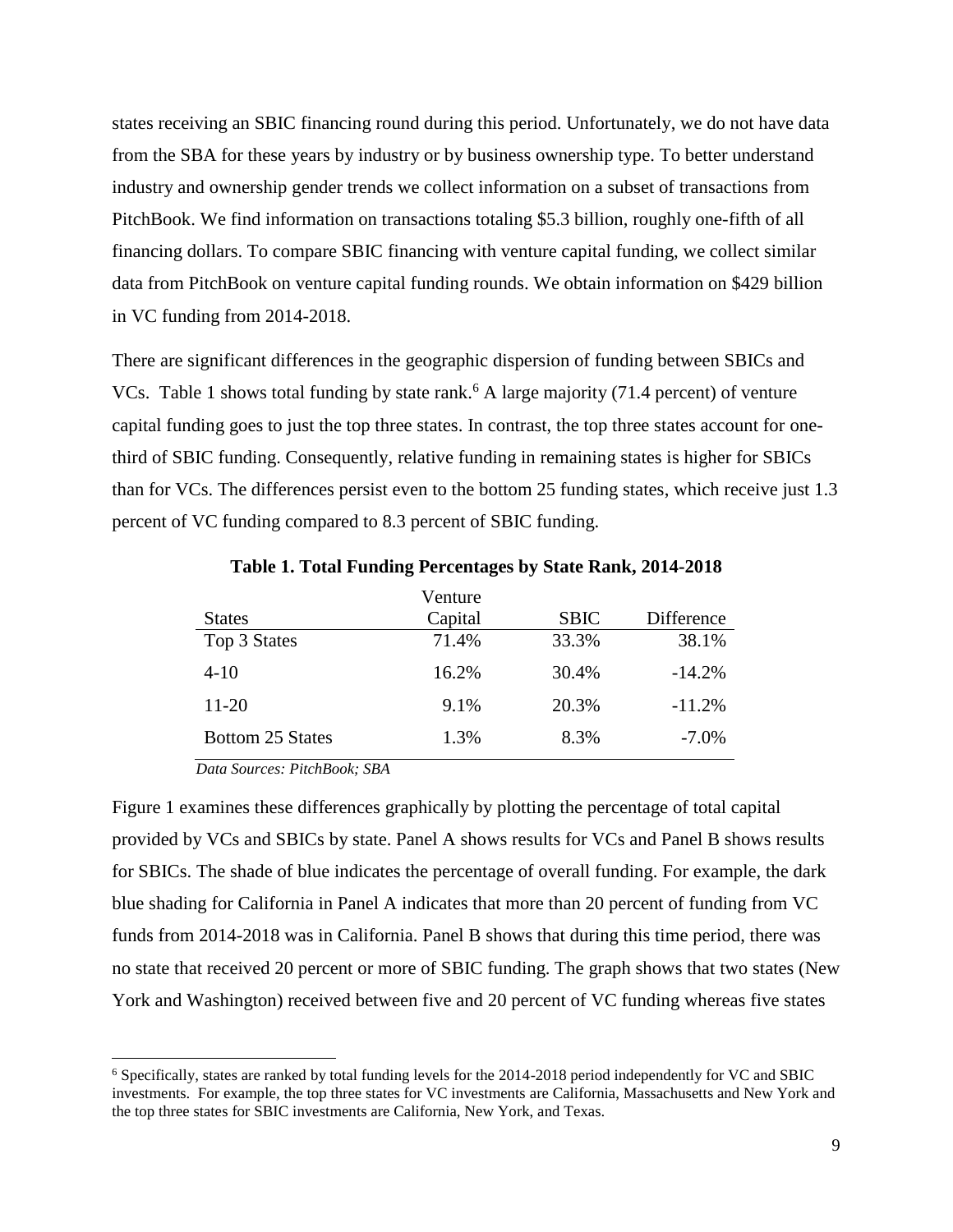received between five and 20 percent of SBIC funding. Most apparent is that only another 11 states received more than one percent of overall VC funding whereas another 22 states received one percent or more of SBIC funding. Together these results indicate that funding tends to be concentrated in more populous states for both VCs and SBICs but the dispersion in funding by SBIC is much greater than for VCs. Nonetheless, the scale of VC investing is more than an order of magnitude larger than SBIC funding, so the differences in funding amounts (as opposed to percentages) do not reflect these differences.

The industry-level data on SBIC and venture capital funding also indicate some important differences. As discussed previously, VC funding has historically been concentrated in just a few industries whereas SBIC funding has been more widely distributed. Table 1 shows data from 2014-2018 based on data provided by PitchBook. Between 2014 and 2018, 82.3 percent of funding was provided to the top three sectors: information technology (IT), health care and business-to-consumer. Over this same period, SBICs also provided close to 80 percent of funding to these sectors but with more of a focus on health care and less on IT. SBICs were more inclined to provide capital to the business-to-business sector than VCs, and less inclined to make investments in financial services. One possible concern about these data are that reporting in PitchBook is skewed toward certain sectors given PitchBook's focus on the venture capital industry. Again, we emphasize the differences in scale between the SBIC and VC funding levels, so even after adjusting for incomplete coverage of SBIC funding, the VC funds provide more capital to every sector.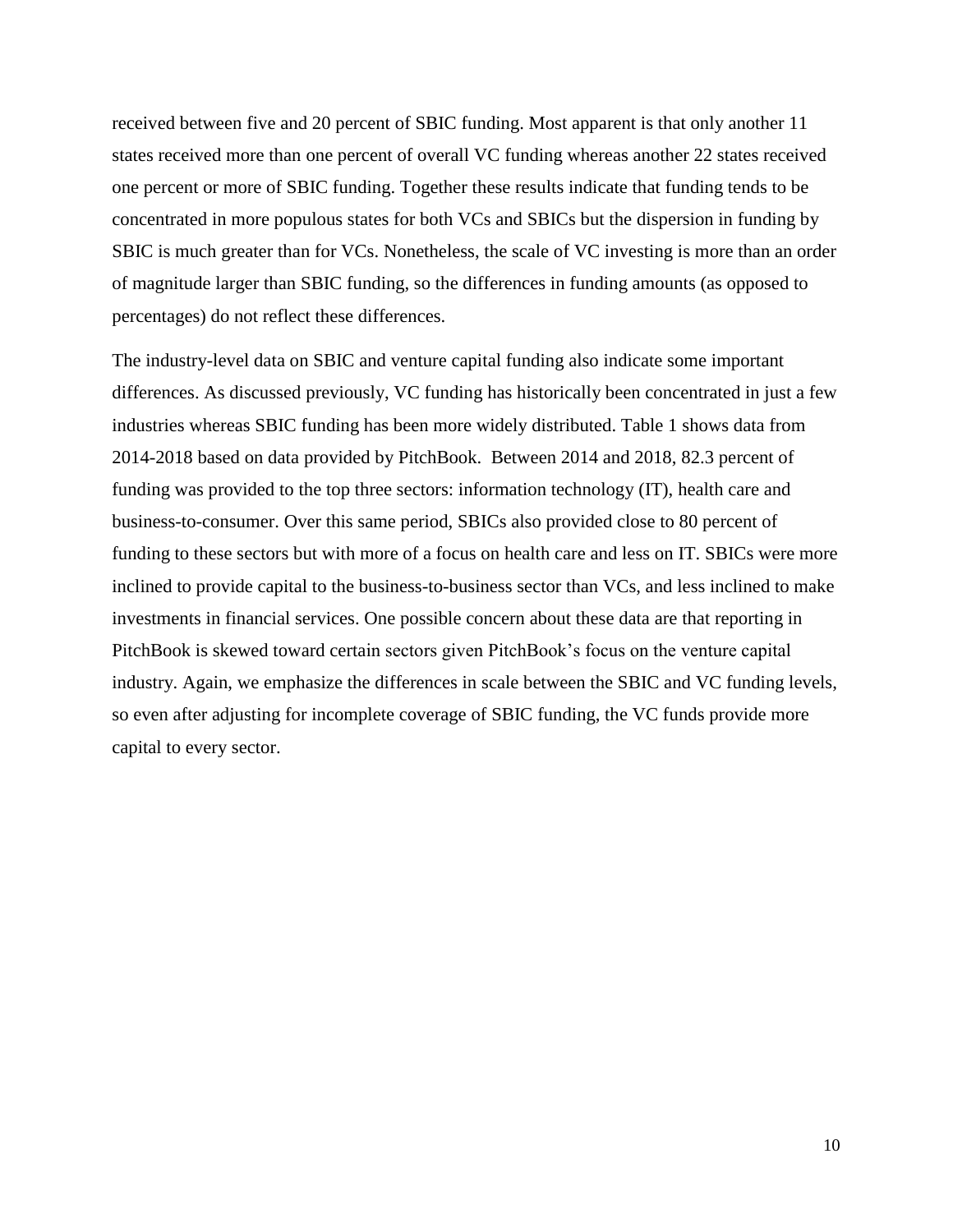# **Figure 1. Percentage of Financing to Businesses by State, 2014-2018**



Panel A. Venture Capital

Panel B. SBIC Program



*Data Source: PitchBook; SBA*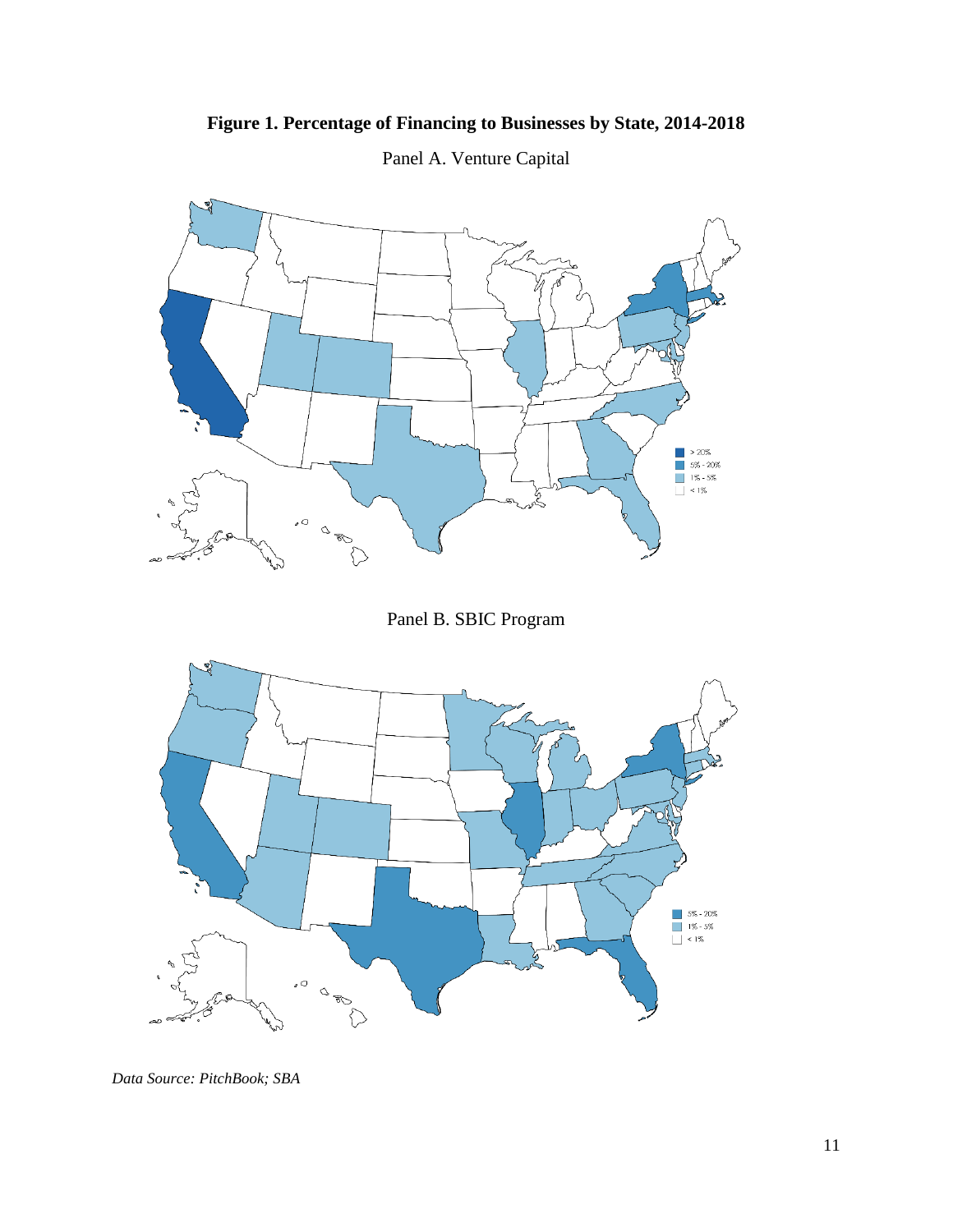|                        | <b>Sector</b> |              |        |                 |         |         |             |         |
|------------------------|---------------|--------------|--------|-----------------|---------|---------|-------------|---------|
| Type of                | Business-     | Business-to- | Energy | Financial       | Health  | Info    | Materials & | All     |
| <b>Investment</b>      | to-Business   | Consumer     |        | <b>Services</b> | Care    | Tech    | Resources   |         |
| <b>Venture Capital</b> |               |              |        |                 |         |         |             |         |
| Amount                 | 40.493        | 85.463       | 10.791 | 20,551          | 101,700 | 166,050 | 4,015       | 429,063 |
| Percentage             | 9.4%          | 19.9%        | 2.5%   | 4.8%            | 23.7%   | 38.7%   | 0.9%        |         |
| $SBIC*$                |               |              |        |                 |         |         |             |         |
| Amount                 | 996           | 1,030        | 140    | 20              | 2.141   | 879     | 113         | 5,318   |
| Percentage             | 18.7%         | 19.4%        | 2.6%   | 0.4%            | 40.3%   | 16.5%   | 2.1%        |         |

**Table 2. Total Capital Invested by Industry Sector, 2014-2018 (US\$ million)**

*Data Source: PitchBook*

*\* SBIC data represent only 18.2 percent of total SBIC financings during this period.*

#### **Women and Minorities**

 $\overline{a}$ 

Gender and race influence small business owners' ability to access credit.<sup>7</sup> Using data from the National Institute of Health, Gicheva and Link (2013 and 2015) find that female-owned companies are less likely to receive private investment. Similarly, Asiedu, Freeman and Nti-Addae (2012) examine data from the 1998 and 2003 Survey of Small Business Finances and find that loan denial rates for black-owned small businesses are significantly higher than for white male owners and other minority groups.

While the literature has not fully identified the reasons for these gaps, certain characteristics are consistently present among the studies including lack of credit history, fear of rejection and underrepresentation in the investment industry. Minorities, on average, have a lower household net worth than whites, which directly affects loan size and increases the rate of loan denial (Bates, Bradford, and Seamans, 2018; Fairlie, Robb and Robinson, 2016). For example, the median net worth for black households is \$12,780 compared to \$110,500 for white households (U.S. Census Bureau, 2019). Differences in lending activity are largely due to the relatively low credit scores for black business owners and not to differences in need for capital. In addition, funding discrepancies between minority and white startups persist after years of operation (Fairlie, Robb and Robinson, 2016). Cole and Sokolyk (2016) using data from the Federal Reserve Board's Surveys of Small Business Finances (SSBFs) find that between 21 and 55 percent of businesses whose owners did not apply due to fear of rejection would have been

<sup>7</sup> See, Mijid and Bernasek, 2013; Bates and Robb, 2015; Gicheva and Link, 2013; Gicheva and Link, 2015; Asiedu, Freeman, and Nti-Addae, 2012; Robb 2013.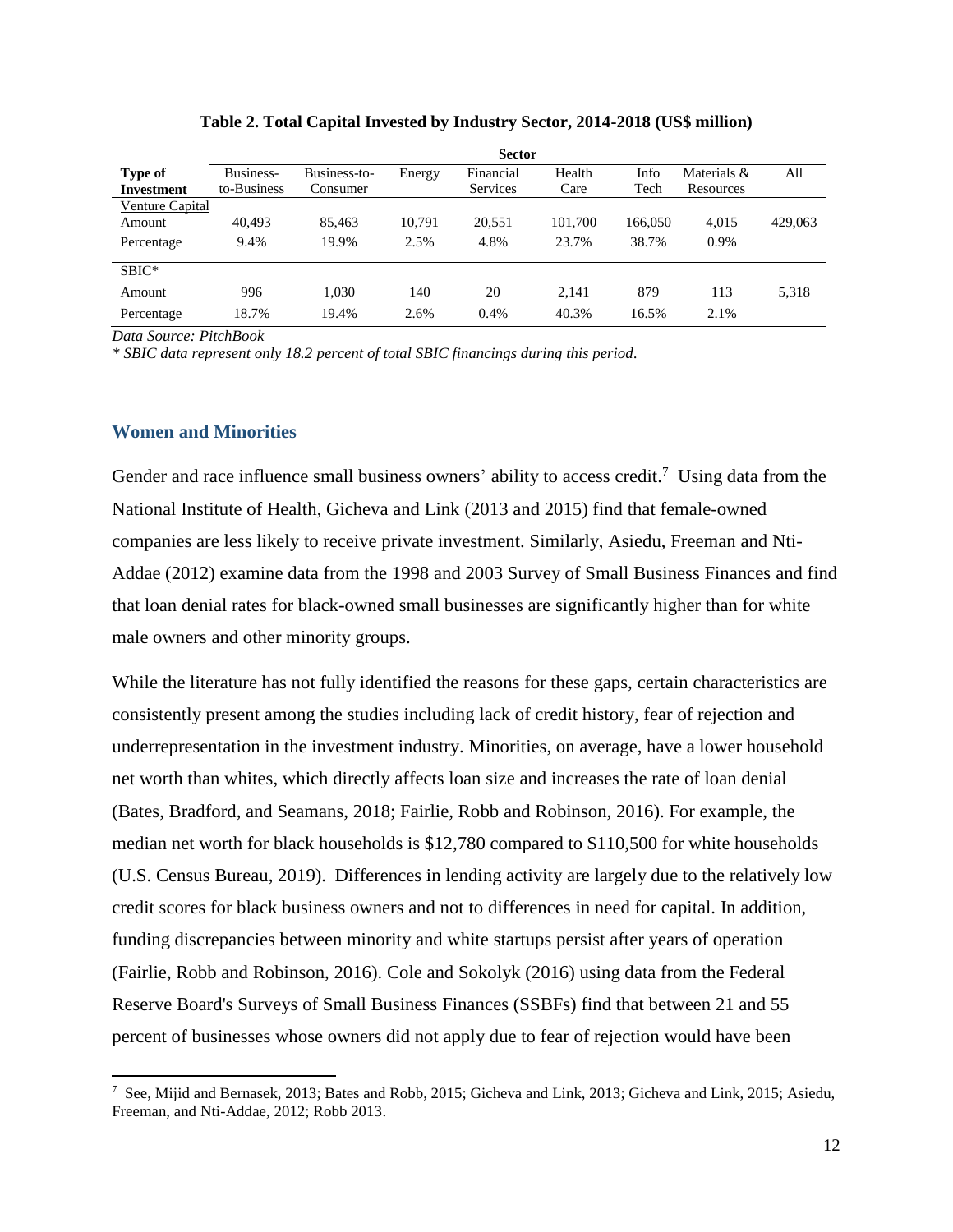approved for credit. Recent research indicates that this fear may disproportionally affect women and minorities; for example, black entrepreneurs are about three times more likely to not apply for credit due to fear of credit denial.<sup>8</sup> Nevertheless, low average credit scores among minority business owners are a major factor in explaining the average differences in access to credit across racial groups (Fairlie, Robb and Robinson, 2016; Robb and Robinson, 2017).

Several studies note a chronic underrepresentation of women and minority investment professionals in the venture capital and private equity industry. Research also documents the relationship between a lack of diverse investment professionals and investments in gender and racially diverse companies.<sup>9</sup> A 2016 survey issued by the National Venture Capital Association finds that only 14 percent of VC firms surveyed had at least one female investment partner and only three percent had at least one black investment partner (NVCA-Deloitte, 2019).

While the typical private equity and venture capital fund (and portfolio investment companies) lack diversity, other types of investment vehicles appear to mitigate the problem. Using PitchBook and SBA diversity data from 2013 to 2015, Paglia and Robinson (2016) find that SBIC funds had a higher percentage of female investment professionals (11.9 percent compared to the broader venture capital and private equity investment community with just 7.9 percent). The study was unable to draw a firm conclusion about racial diversity because of a lack of diversity data available in PitchBook but found that 10.2 percent of SBIC funds have at least one minority partner. The authors also find that racially diverse investment groups are more likely to invest in minority-owned and minority-led companies as well as invest more in LMI communities.

We use the PitchBook data from 2014 to 2018 to update the results of Paglia and Robinson (2016) on financing provided to women-owned businesses. We classify a company as femalefounded if any member of the founding team is a woman. Results are presented in Table 3. We confirm that in this more recent period, female-founded companies received a higher percentage of SBIC funding than VC funding. From 2014 to 2018, SBICs in our sample provided about 44 percent of total funds to female-founded businesses. In contrast, female-founder businesses received only about 10 percent of total funds invested by VCs during the same period. In some

<sup>8</sup> See, Bates and Robb, 2013, 2015; Mijid and Bernasek, 2013; Fairlie, Robb, and Robinson, 2016.

<sup>9</sup> See, Paglia and Robinson, 2016; Kanze, Huang, Conley, and Higgins, 2018.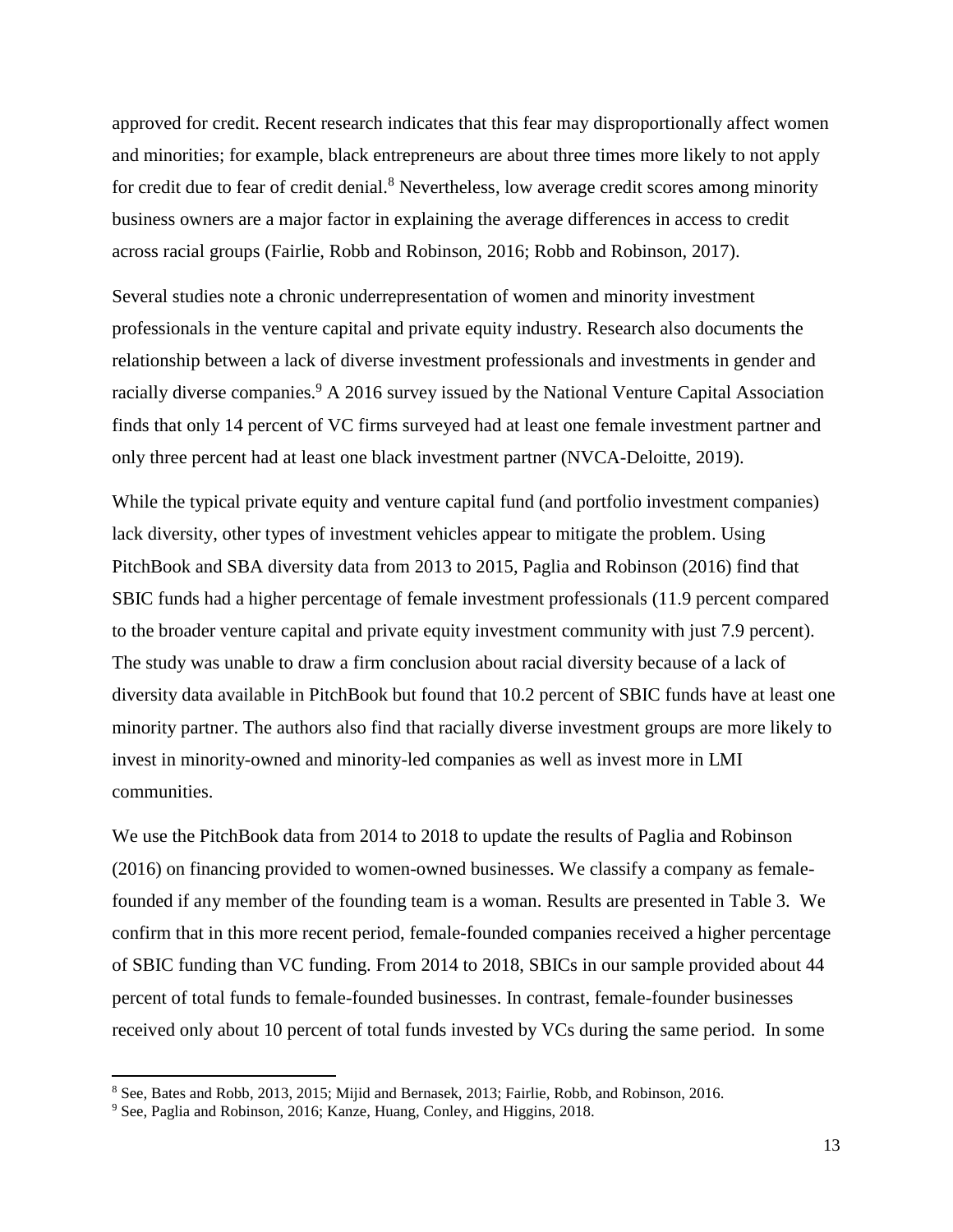specific sectors such as IT, financial services, health care, and B2B, the difference is quite large, though the sample size is very small for SBIC funding of financial services. Overall, these results are consistent with prior evidence on the ability of SBICs to provide funding to businesses identified as prone to funding gaps even though the dollar values of funding are low compared to VC funding.

|                   | <b>Sector</b> |              |        |                 |             |         |             |         |
|-------------------|---------------|--------------|--------|-----------------|-------------|---------|-------------|---------|
| Type of           | Business-     | Business-to- | Energy | Financial       | Health Care | Info    | Materials & | All     |
| <b>Investment</b> | to-Business   | Consumer     |        | <b>Services</b> |             | Tech    | Resources   |         |
| Venture Capital   |               |              |        |                 |             |         |             |         |
| All               | 40.493        | 85.463       | 10,791 | 20,551          | 101,700     | 166,050 | 4,015       | 429,063 |
| Female-founded    | 2,310         | 9,614        | 1,535  | 2.461           | 13.479      | 11,784  | 295         | 41,478  |
| Percentage        | 5.7%          | 11.2%        | 14.2%  | 12.0%           | 13.3%       | 7.1%    | 7.3%        | 9.7%    |
| SBIC*             |               |              |        |                 |             |         |             |         |
| All               | 996           | 1,030        | 140    | 20              | 2,141       | 879     | 113         | 5,318   |
| Female-founded    | 495           | 38           | 30     | 20              | 887         | 760     | 95          | 2,324   |
| Percentage        | 49.7%         | 3.6%         | 21.5%  | 100.0%          | 41.4%       | 86.4%   | 84.3%       | 43.7%   |

**Table 2. Total Capital Invested by Industry Sector, 2014-2018 (US\$ million)**

*Data Source: PitchBook*

*\* SBIC data represent only 18.2 percent of total SBIC financings during this period.*

#### **Conclusions**

Significant funding gaps exist for U.S. small businesses needing capital to grow. These gaps are not uniformly spread across all businesses, but instead have a disproportionate impact on small firms in certain industries, geographies and ownership structure. A variety of initiatives and programs seek to close the gaps for all businesses but with a special focus on businesses where more institutional capital providers (e.g., large banks and venture capital funds) are less likely to provide funding. We specifically review the literature related to the role of SBICs in closing funding gaps. We also provide preliminary analysis of funding trends in recent years (2014- 2018) for venture capital funds and SBICs. We find that SBICs tend to provide relatively more capital outside of the largest states, have a more well-diversified industry profile and are making investments in women-owned businesses at higher rates. However, the current smaller scale of SBICs limits the aggregate impact of these advantages. These results suggest the potential for significant reduction in small business funding gaps if SBIC activity can be scaled significantly without affecting the mix of small businesses receiving investments.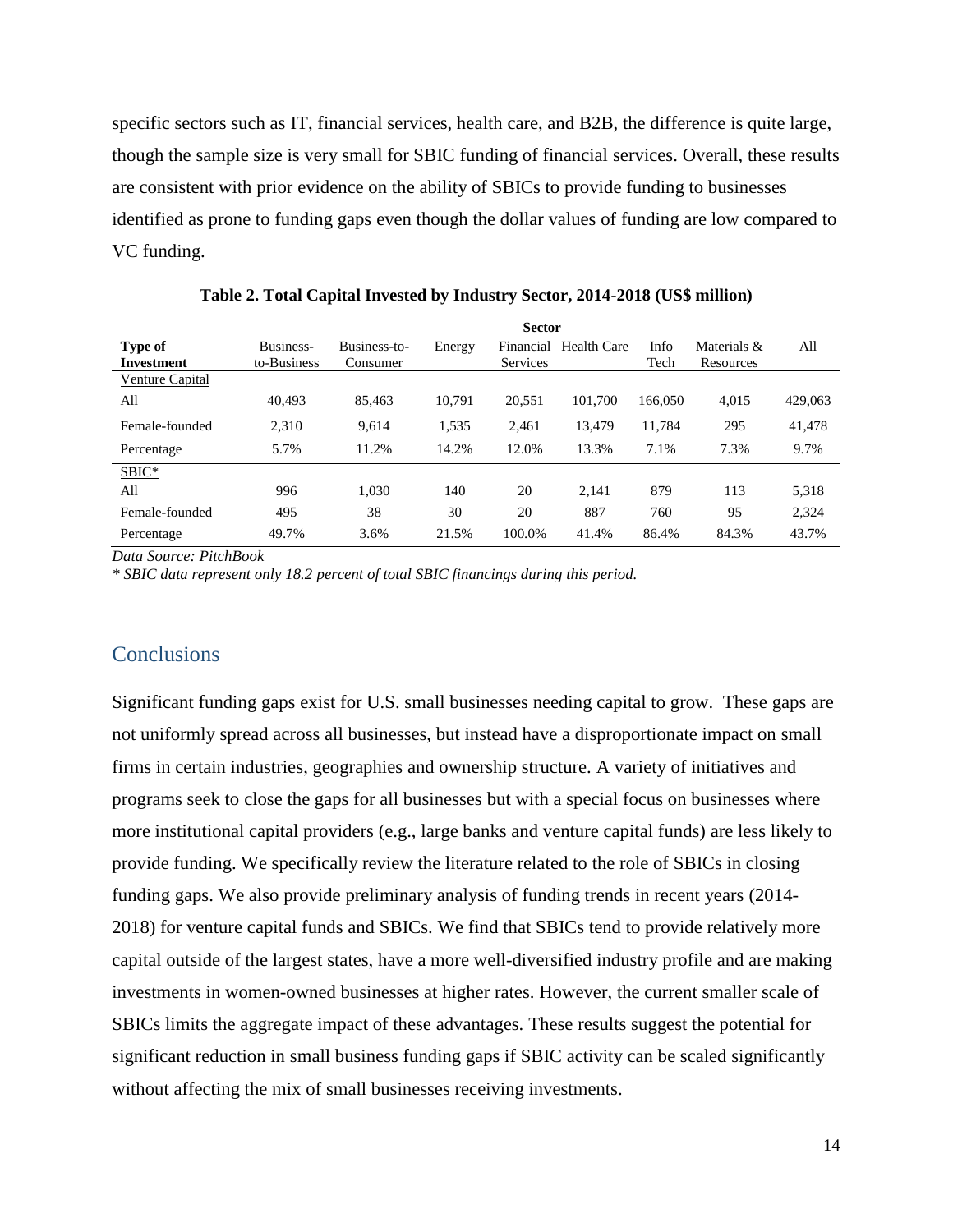#### **References:**

- Adelino, M., Schoar, A., and Severino, F. (2015). House prices, collateral, and self-employment. *Journal of Financial Economics*, *117*(2), 288–306.<https://doi.org/10.1016/j.jfineco.2015.03.005>
- Ahmed, U., Beck, T., McDaniel, C., and Schropp, S. (2015). Filling the Gap: How Technology Enables Access to Finance for Small- and Medium-Sized Enterprises. *Innovations: Technology, Governance, Globalization*, *10*(3–4), 35–48[. https://doi.org/10.1162/inov\\_a\\_00239](https://doi.org/10.1162/inov_a_00239)
- Akcigit, Ufuk, Emin Dinlersoz, Jeremy Greenwood, and Veronika Penciakova. 2019. Synergizing Ventures. National Bureau of Economic Research. Working Paper. <http://www.nber.org/papers/w26196> (September 18, 2019).
- Asiedu, E., Freeman, J. A., and Nti-Addae, A. (2012). Access to Credit by Small Businesses: How Relevant Are Race, Ethnicity, and Gender? *American Economic Review*, 102(3), 532–537. <https://doi.org/10.1257/aer.102.3.532>
- Babina, Tania, Paige Ouimet, and Rebecca Zarutskie. 2019. IPOs, Human Capital, and Labor Reallocation. Rochester, NY: Social Science Research Network. SSRN Scholarly Paper. <https://papers.ssrn.com/abstract=2692845> (September 18, 2019).
- Bates, T., and Robb, A. (2015). Has the Community Reinvestment Act increased loan availability among small businesses operating in minority neighbourhoods? *Urban Studies*, *52*(9), 1702–1721. <https://doi.org/10.1177/0042098014534903>
- Bates, T., Bradford, W. D., and Seamans, R. (2018). Minority entrepreneurship in twenty-first century America. *Small Business Economics*, *50*(3), 415–427.<https://doi.org/10.1007/s11187-017-9883-5>
- Berger, A. N., Frame, W. S., and Miller, N. H. (2005). Credit Scoring and the Availability, Price, and Risk of Small Business Credit. *Journal of Money, Credit, and Banking*, *37*(2), 191–222. <https://doi.org/10.1353/mcb.2005.0019>
- Chen, B., Hanson, S. , and Stein, J. (2017). The Decline of Big-Bank Lending to Small Business: Dynamic Impacts on Local Credit and Labor Markets. NBER Working Paper Series, No. 23843.
- Cheng, S. (2015). Potential Lending Discrimination? Insights from Small Business Financing and New Venture Survival. *Journal of Small Business Management*, *53*(4), 905–923. <https://doi.org/10.1111/jsbm.12112>
- Craig, B. R., Jackson III, W. W., and Thomson, J. B. (2008). Credit market failure intervention: Do government sponsored small business credit programs enrich poorer areas? *Small Business Economics*, *30*(4), 345–360.<https://doi.org/10.1007/s11187-007-9050-5>
- Decker, R., Haltiwanger, J., Jarmin, R., and Miranda, J. (2014). The Role of Entrepreneurship in US Job Creation and Economic Dynamism. *Journal of Economic Perspectives*, 3-24.
- Drover, W., Busenitz, L., Matusik, S., Townsend, D., Anglin, A., and Dushnitsky, G. (2017). A Review and Road Map of Entrepreneurial Equity Financing Research: Venture Capital, Corporate Venture Capital, Angel Investment, Crowdfunding, and Accelerators. *Journal of Management*, *43*(6), 1820–1853.<https://doi.org/10.1177/0149206317690584>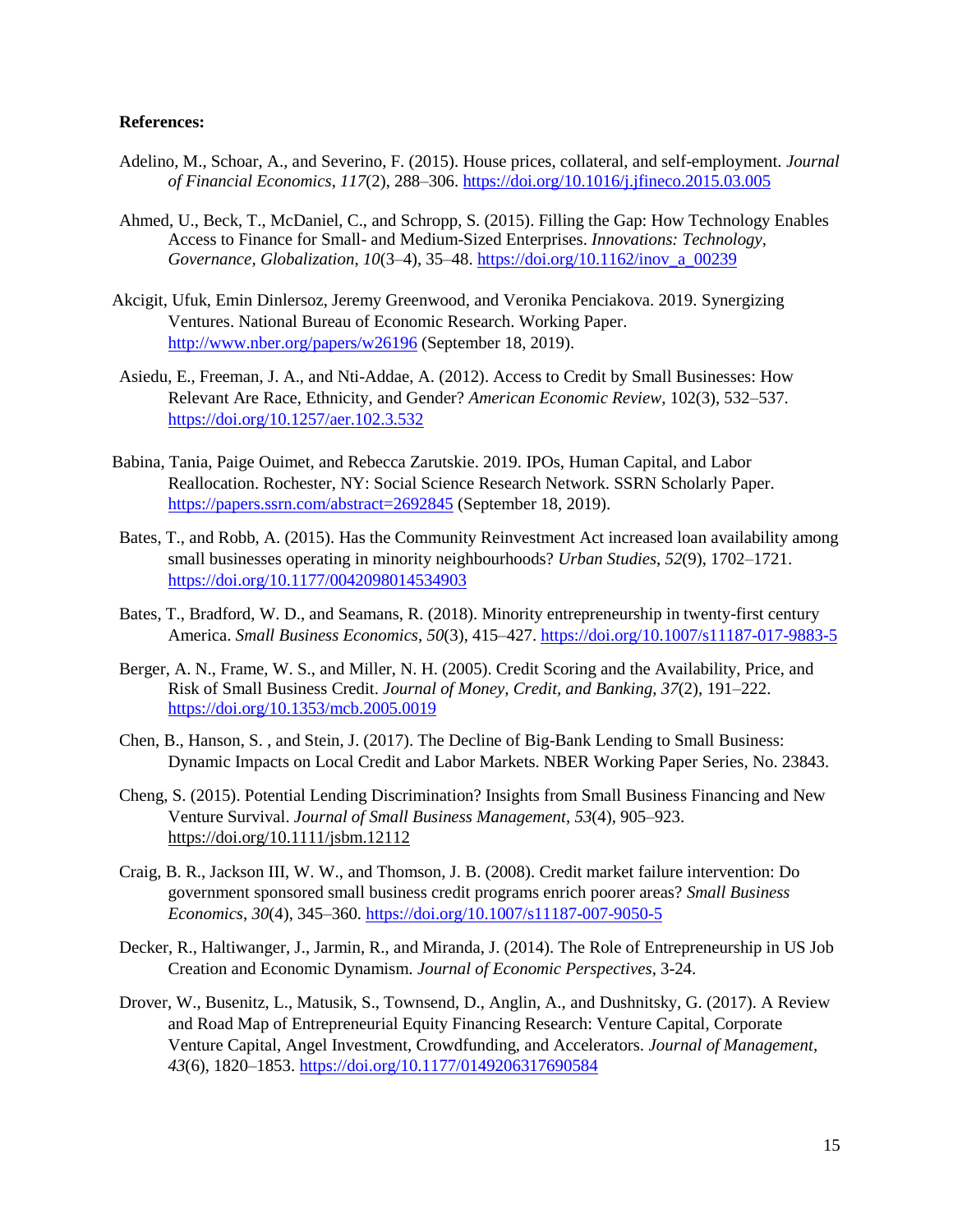- Ewens, Michael and Joan Farre-Mensa, 2017, The Deregulation of the Private Equity Markets and the Decline in IPOs. Caltech working paper.
- Fairlie, R., Robb, A., and Robinson, D. (2016). *Black and White: Access to Capital among Minority-Owned Startups* (SIEPR Discussion Paper No. 17-03). Retrieved from <https://siepr.stanford.edu/sites/default/files/publications/17-003.pdf>
- Federal Financial Institutions Examination Council (US). (1984, January 1). Commercial Banks in the U.S. Retrieved July 15, 2019, from FRED, Federal Reserve Bank of St. Louis website: <https://fred.stlouisfed.org/series/USNUM>
- Federal Reserve Bank. *Small Business Credit Survey*. 2019. [https://www.fedsmallbusiness.org/medialibrary/fedsmallbusiness/files/2019/sbcs-employer-firms](https://www.fedsmallbusiness.org/medialibrary/fedsmallbusiness/files/2019/sbcs-employer-firms-report.pdf))[report.pdf\)](https://www.fedsmallbusiness.org/medialibrary/fedsmallbusiness/files/2019/sbcs-employer-firms-report.pdf))
- Federal Reserve. *Community Reinvestment Act (CRA). Last updated: Dec. 2018.*  [https://www.federalreserve.gov/consumerscommunities/cra\\_about.htm](https://www.federalreserve.gov/consumerscommunities/cra_about.htm)
- Gicheva, D., and Link, A. N. (2013). Leveraging entrepreneurship through private investments: Does gender matter? *Small Business Economics*, *40*(2), 199–210[. https://doi.org/10.1007/s11187-011-](https://doi.org/10.1007/s11187-011-9411-y) [9411-y](https://doi.org/10.1007/s11187-011-9411-y)
- Hicks, M. J. (2004). Do rural areas in the USA need microfinance? Some early evidence from the Community Reinvestment Act data. *Journal of International Banking Regulation*, *5*(3), 243–250.
- Kanze, D., Huang, L., Conley, M. A., and Higgins, E. T. (2018). We Ask Men to Win and Women Not to Lose: Closing the Gender Gap in Startup Funding. *Academy of Management Journal*, *61*(2), 586–614.<https://doi.org/10.5465/amj.2016.1215>
- Kobe, K. and Schwinn, R. 2018. "Small Business GDP 1998-2014. December. US Small Business Administration-office of Advocacy. [https://cdn.advocacy.sba.gov/wp](https://cdn.advocacy.sba.gov/wp-content/uploads/2018/12/21060437/Small-Business-GDP-1998-2014.pdf)[content/uploads/2018/12/21060437/Small-Business-GDP-1998-2014.pdf](https://cdn.advocacy.sba.gov/wp-content/uploads/2018/12/21060437/Small-Business-GDP-1998-2014.pdf)
- Korsching, P. F. (2004). Locality based entrepreneurship: A strategy for community economic vitality. *Community Development Journal*, *39*(4), 385–400.<https://doi.org/10.1093/cdj/bsh034>
- Link, A. N., Ruhm, C. J., and Siegel, D. S. (2014). Private Equity and the Innovation Strategies of Entrepreneurial Firms: Empirical Evidence from the Small Business Innovation Research Program. *Managerial and Decision Economics*, *35*(2), 103–113. <https://doi.org/10.1002/mde.2648>
- Mijid, N., and Bernasek, A. (2013). Gender and the credit rationing of small businesses. *The Social Science Journal*, *50*(1), 55–65.<https://doi.org/10.1016/j.soscij.2012.09.002>
- Mills, K. and McCarthy, B. (2016). The State of Small Business Lending: Innovation and Technology and the Implications for Regulation (Working Paper 17-042). Retrieved from: [http://www.hbs.edu/faculty/Publication%20Files/17-042\\_30393d52-3c61-41cb-a78a](http://www.hbs.edu/faculty/Publication%20Files/17-042_30393d52-3c61-41cb-a78a-ebbe3e040e55.pdf)[ebbe3e040e55.pdf](http://www.hbs.edu/faculty/Publication%20Files/17-042_30393d52-3c61-41cb-a78a-ebbe3e040e55.pdf)
- Mills, K., and McCarthy, B. (2014). The State of Small Business Lending: Credit Access During the Recovery and How Technology May Change the Game (SSRN Scholarly Paper No. ID 2470523). Retrieved from Social Science Research Network website: [https://papers.ssrn.com/sol3/papers.cfm?abstract\\_id=2470523](https://papers.ssrn.com/sol3/papers.cfm?abstract_id=2470523)